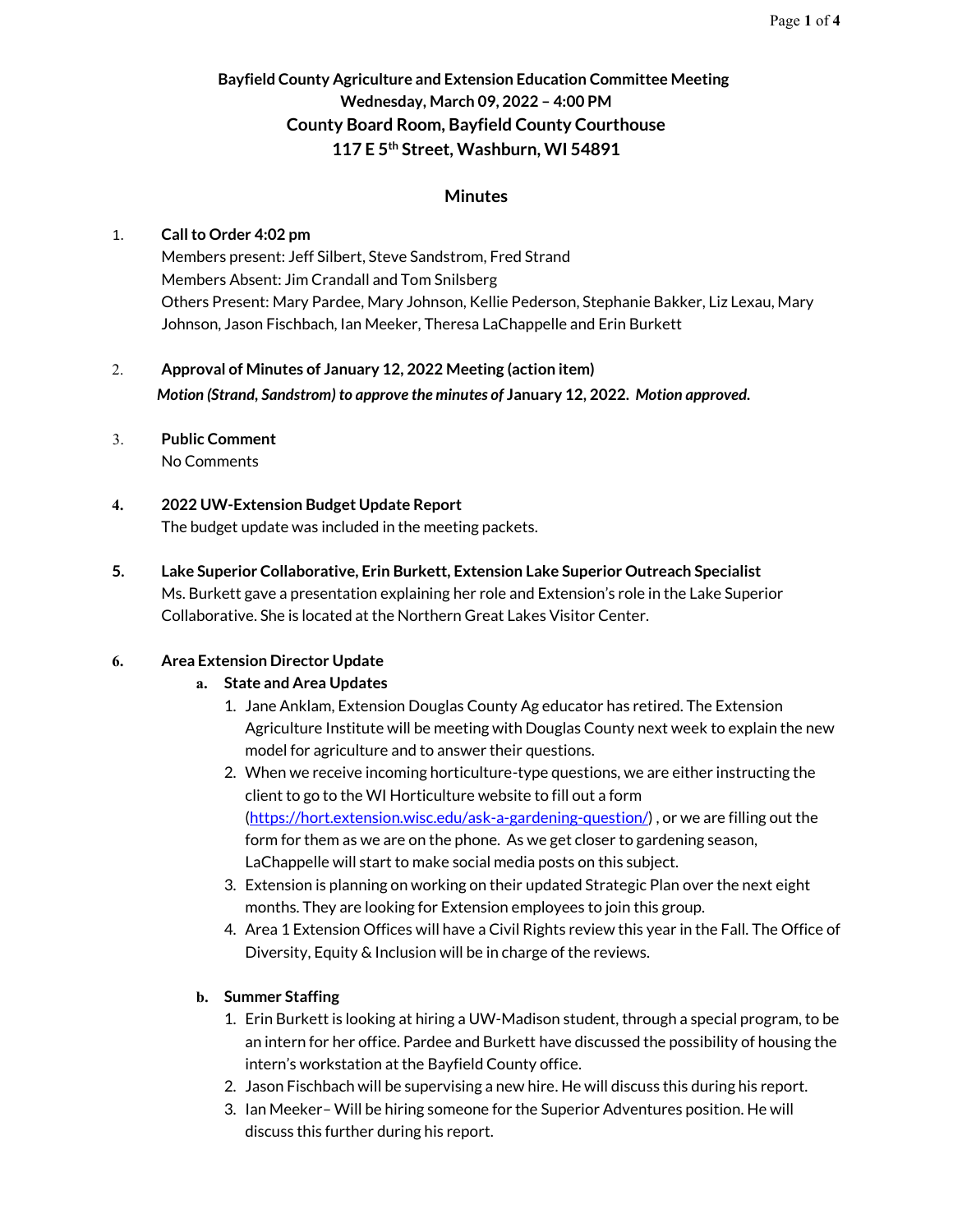### 7. **WEXA Update** – Jeff Silbert

Jeff reported that he, Fred Strand, and Mary Pardee had attended the last meeting. Jeff mentioned that there were not a lot of specifics given at the meeting and that there has already been changes in leadership positions. Jeff expressed his disappointment in the lack of clarity as to what the WEXA group would like to accomplish.

#### **8. Staff Reports**

### **a. Jason Fischbach, Emerging Crops Specialist**

- 1. Go First Farm There has been outreach by a potential donor to came forward to help cover the costs of expanding the Go First Farm project.
- 2. Emerging Crops Outreach Specialist position This is a 15-month position that will be supervised by Fischbach. This position may be a remote position as the person will be assisting the coordination of the educational outreach regarding all of the Statewide Emerging Crops Accelerators, grant writing, etc.
- 3. Hazelnut Conference in LaCrosse was an in-person event and went well.
- 4. Hazelnut propagation Taking place at Hauser's, the top producing cultivars are part of a seed graft layering trial. Seed graft layering has been done in avocados before but has not been attempted with hazelnuts.

#### **b. Ian Meeker, 4-H & Youth Development**

- 1. Superior Adventures
	- i. Youth Leader Cole Schinstock, the SA Youth Leader from 2021 is interested in returning to this position for 2022.
	- ii. Fees Meeker is considering adding fees for a few of the outings.
- 2. CANSKI
	- **i.** The CANSKI season is just finishing up. Some of the trails that have been used are the Memorial Medical Center trails, Mt. Ashwabay trails and the Lake Superior Golf Course trails. CANSKI has only used trails in the Southern part of the County when attending events, such as, the Birkie, etc. Drummond has their own area ski club that the local youth join. Distance and time are factors when deciding which trails to use.
- 3. Youth Development
	- i. Superior Days-type Group Mark Abeles-Allison has asked Meeker to look into starting a Superior Days-type group with local students who are interested.
	- ii. Leadership Initiatives Meeker is reaching out to the Washburn 6<sup>th</sup> & Bayfield 5<sup>th</sup> grade classes to provide leadership initiative with outdoor activities.
- 4. 4-H program Kaylie Lukas
	- i. American Spirit Trip East Two youth are going on this trip
	- ii. Citizen Washington Trip Two youth are going on this trip
	- iii. Awards Ceremony The Awards Ceremony is being held on April  $2<sup>nd</sup>$  in Iron River at the Community Center.
	- iv. Cultural Arts Festival The Cultural Arts Festival will be held in April at the Drummond school.

#### **a. Liz Lexau, Justice Involved Families Interim Specialist**

i. Program Planning –Bayfield County's Literacy Link program is the model that Lexau is using for setting up Literacy Link in other counties. She is working on streamlining the processes. Each county jail seems to have some unique ways in which they handle programs. She is looking at transferring some of the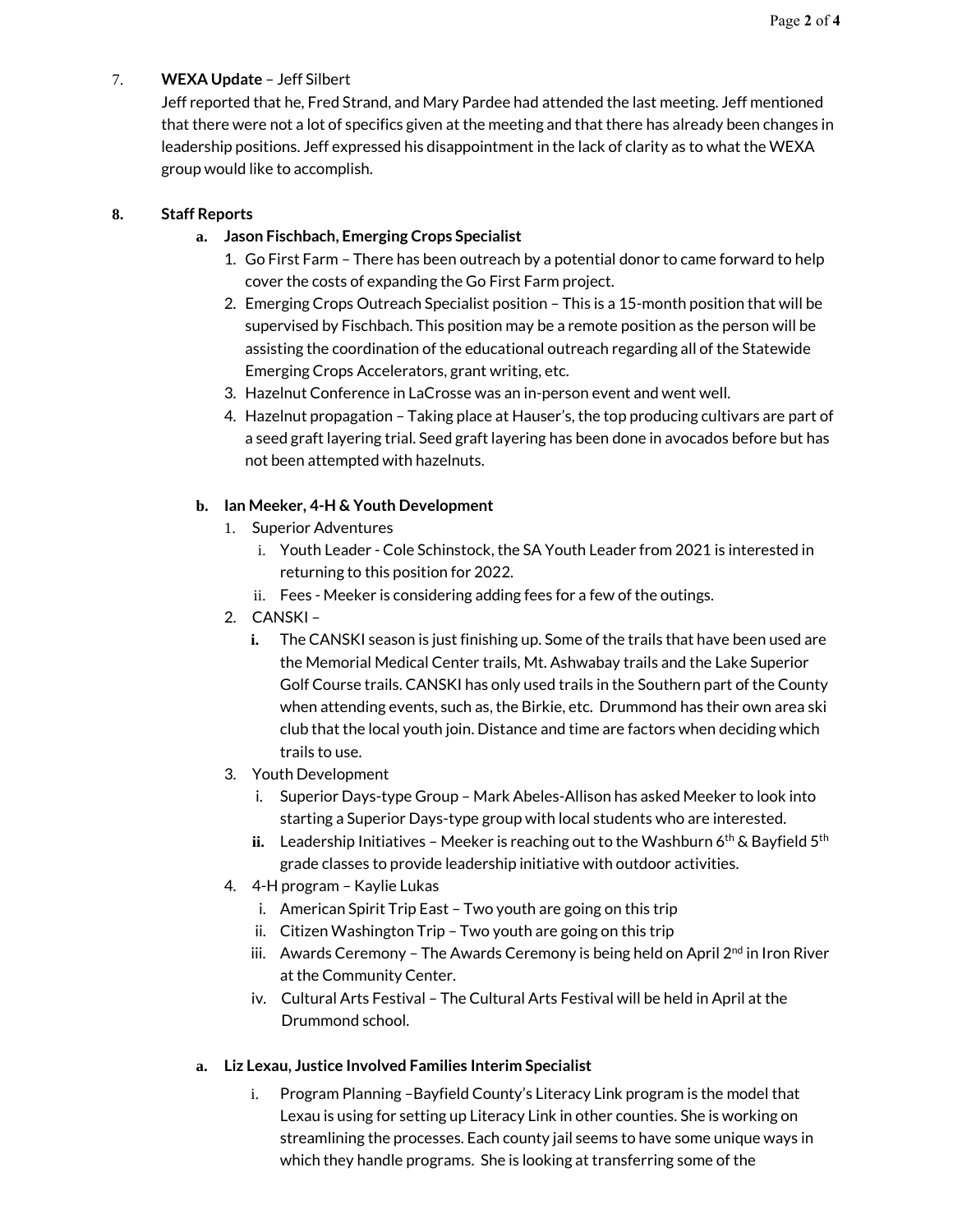administrative work to Madison, such as shipping the books, etc. All with the goal in making the program easier to duplicate in other counties.

- ii. National Conference Presentation In early April Lexau and Henegar will be virtually presenting at the National Children of Incarcerated Parents Conference sponsored by the Arizona State University.
- iii. Grant Funding Received funding through the Wisconsin Idea Collaboration Grants. Working with researchers on campus to look for ways to help streamline and replicate the program.
- iv. Literacy Link Literacy Link program is unique because it is focused on local county jails. As far as she knows, other programs that are out there are focused on prisons.
- v. Interim Position Lexau's Interim position ends in September. The position will be posted. She will decide then whether or not to pursue the position.

# b. **Mary Johnson, Financial Specialist**

- **i.** Financial Classes in Red Cliff The January and February classes were cancelled. They have been rescheduled for April and June
- **ii.** Planning Ahead She has been working with CORE in Bayfield to hold classes in Bayfield. And also working with Carrie Linder, ADRC to hold classes in Iron River. She is also looking at doing some short classes at the Senior meal sites as they open up.

#### **c. Stephanie Bakker, FoodWIse Coordinator Ashland, Bayfield, & Iron Counties**

- i. Harvest of the Month- This new program is going really well. Looking at doing deeper learning sessions in the schools with Harvest of the Month. Bayfield School has agreed to pilot this. They are working with getting local farmers and getting the items onto the school menus. Ashland & Hurley schools are interested in this program, also.
- ii. Around the World in 80 Trays This is a state-wide DPI sponsored event with the purpose of increasing global flavors in School Meals Programs. DPI would like to acknowledge that food can do more than just nourish the body, but it can offer an invitation to explore the diverse cultures of Wisconsin students.
- iii. Sharing Table Program The Sharing Table is a place where students can place unopened food and drinks that they choose not to eat or drink. This provides an opportunity for other students to take additional helpings of food or beverages from the Sharing Table at no cost to them. Bayfield school is interested in starting this program. Bakker will be doing a train the trainer in April for this program.
- iv. Health Equity Committee The Extension Health Institute has reached out to Bakker to be on this committee.

#### **d. Kellie Pederson, Community Development**

- i. Housing Pederson has turned the housing data and survey information into a presentation. She has been presenting to various communities and the County Housing Authority.
	- a. At the Cable presentation the attendance was good. Approximately 30 people in person and 35 online.
	- b. Responses to the presentations have been good. There have been some confirmations of what residents are already seeing and also some "aha" moments. Lots of follow-up requested.